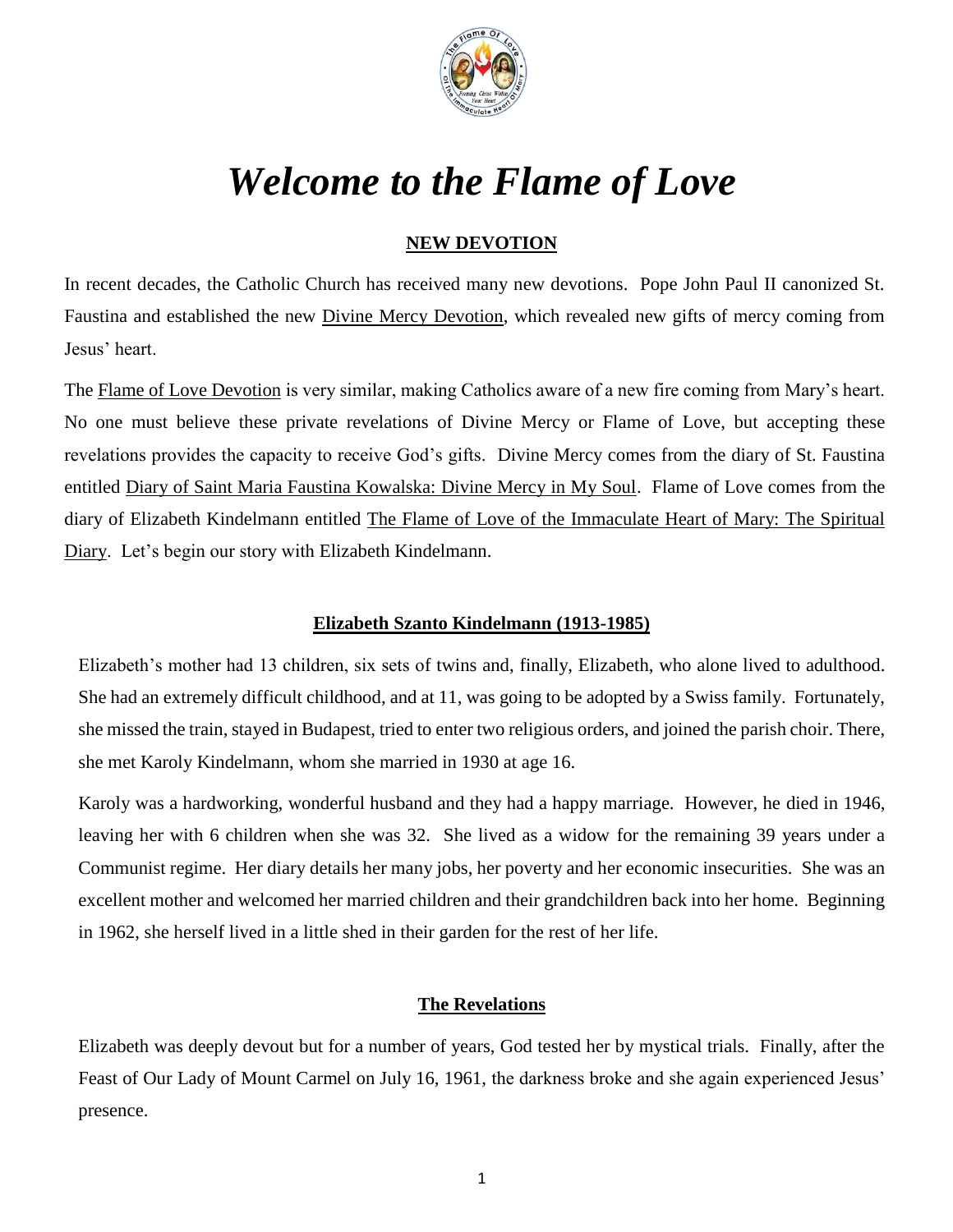

In February 1962, her lifestyle changed completely, and she took up residence in that little dwelling in the garden. Once settled, Our Lord and Our Lady spoke with her for the rest of her life, revealing the mystery of the Flame of Love. She recorded all her experiences in her diary.

#### **The Flame of Love**

The full diary is about 300 pages (an excellent simplified version has 121 pages). From either version, the reader easily grasps the central messages given to Elizabeth by Jesus and Mary about the Flame of Love.

- 1. The Flame of Love is Jesus Himself.
- 2. This Flame of Love lives in Mary's Immaculate Heart.
- 3. This Flame is God's gift to us.
- 4. Mary wants to pour out the Flame into every heart. That is why she reveals the mystery.
- 5. The Flame of Love is the greatest gift which God has given to the world since He sent His only Son.
- 6. Mary suffers until she can find souls who want to receive the Flame.
- 7. This Flame blinds Satan, causing him to lose his power over persons and situations. This allows people to respond to God's graces.
- 8. The primary goal of this Flame is to save souls. Its secondary goal is to release souls from purgatory.

#### **Flame of Love Prayers**

Our Lady also taught Elizabeth to say this short ejaculation: *"Spread the effect of the grace of the Flame of Love over all humanity."*

Our Lord revealed the following prayer for Elizabeth. (Note "Our" means Jesus and you).

*My Adorable Jesus, May our feet journey together. May our hands gather in unity. May our hearts beat in unison. May our souls be in harmony. May our thoughts be as one. May our ears listen to the silence together. May our glances profoundly penetrate each other. May our lips pray together to gain mercy from the Eternal Father.*

What a beautiful prayer between Jesus and you.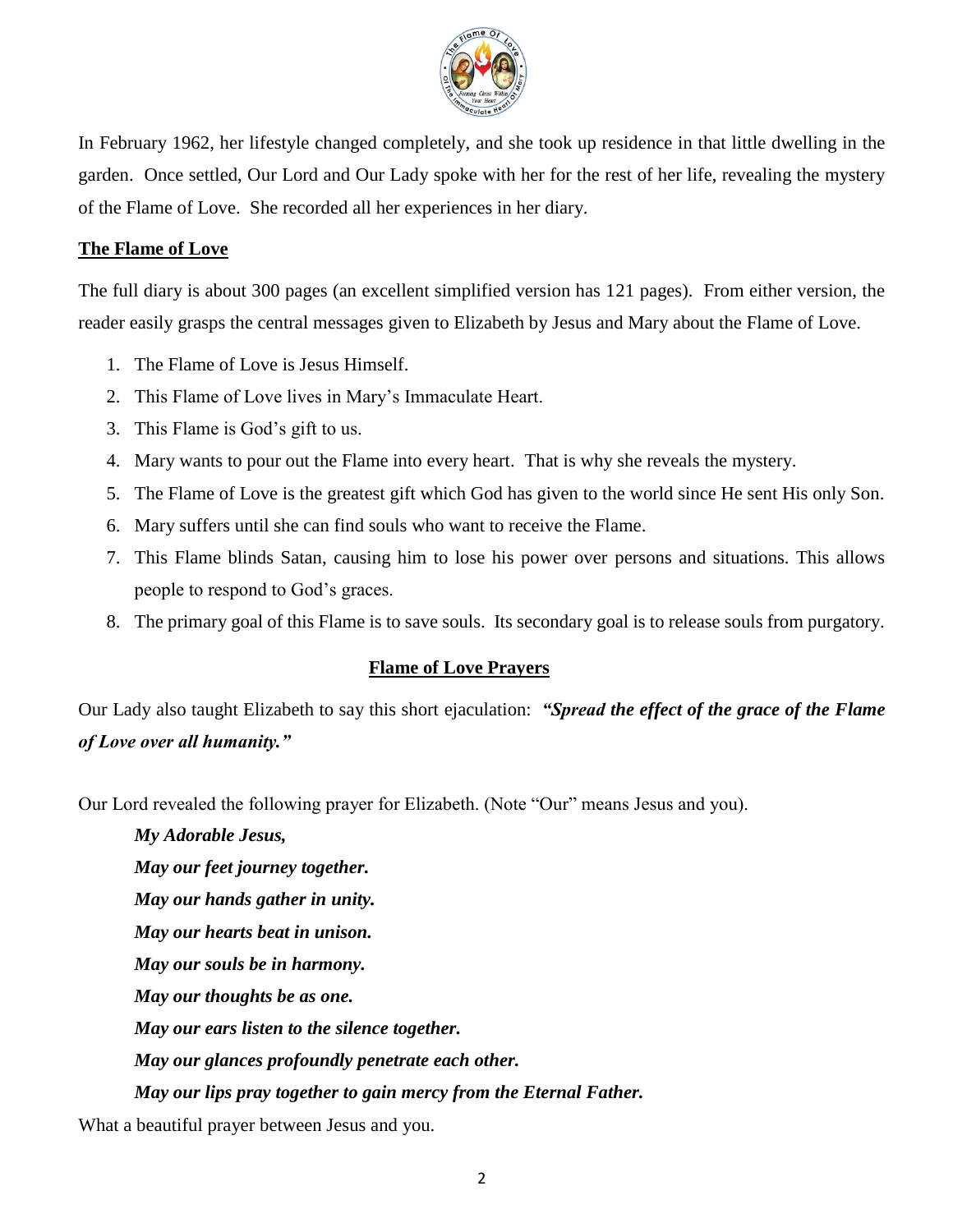

#### **The Requests**

Our Lady also had certain expectations for Elizabeth (and for us). Our Lady expects:

- 1. goodness of life
- 2. generous amounts of time given to prayer
- 3. frequent reception of Holy Communion and Confession
- 4. simplicity of life
- 5. fasting on Mondays until 6:00 PM on bread and water
- 6. Eucharistic Adoration
- 7. Some withdrawal from worldly entertainments

#### **Church Approval**

Even during her lifetime in Budapest, many priests accepted her revelations because they saw her goodness. In June 2009, after a few years of investigation, Cardinal Erdo, the Primate of Hungary, said that her writings were free from any error and gave his approval to the Flame of Love Movement. Many other diocesan bishops have also given approval.

## **The Spread of the Devotion**

Fortunately, Elizabeth's spiritual director, Fr. Rona, S.J., was a missionary to Latin America and translated her Hungarian diary into Spanish. The Movement started early in Latin America and came to some areas in the United states from Mexico and from a Canadian center. Now, the center for the Flame of Love Movement in the United States is Philadelphia.

# **The Flame of Love Movement The National Director – Early 2013**

Because Anthony Mullen of Philadelphia had the diary translated, simplified and distributed in large numbers, he was asked to assume the duties of the National Director in 2013. We began immediately and since then have established many parish cenacles, held large spiritual gatherings, begun a Newsletter, and have ignited the fire throughout the United States. Hopefully, many Catholics are experiencing a deeper spiritual life and a unity with others within the Flame of Love Movement.